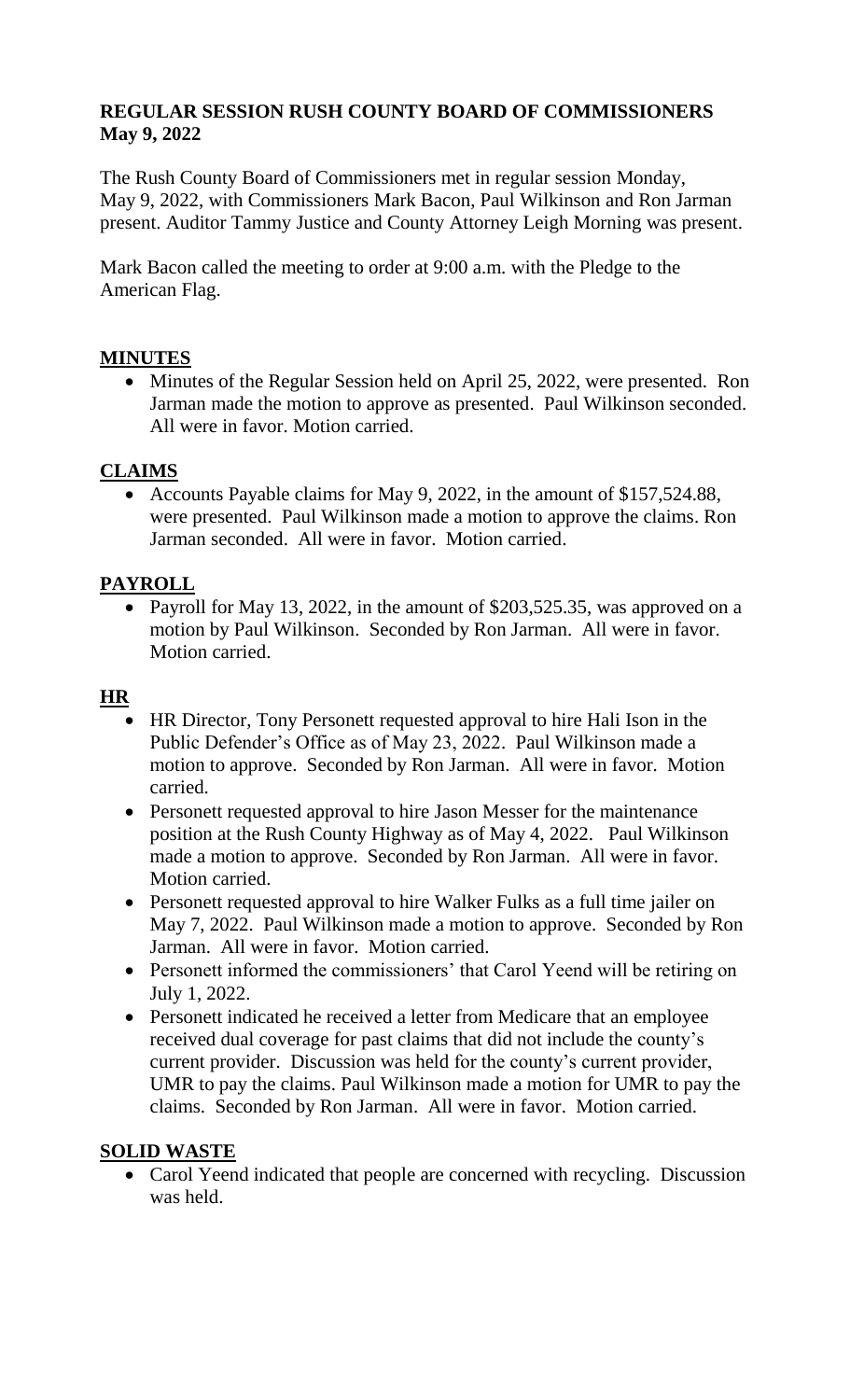### **SENIOR CENTER**

- Jack Harmon requested approval for the Cares Act PMTF Voucher for  $3<sup>RD</sup>$ Quarter. Ron Jarman made a motion to approve and sign. Seconded by Paul Wilkinson. All were in favor. Motion carried.
- Harmon also requested approval for ARP 5910. Paul Wilkinson made a motion to approve and sign. Seconded by Ron Jarman. All were in favor. Motion carried.
- Harmon requested approval for 59101-59294 Section 5311 Rural Transit. Paul Wilkinson made a motion to approve and sign. Seconded by Ron Jarman. All were in favor. Motion carried.
- Paul Wilkinson made a motion to approve the 2023 grant application for the Rural Transit to purchase a van. Seconded by Ron Jarman. All were in favor. Motion carried.
- Paul Wilkinson made a motion to approve Resolution Authorizing the Filing of a CY 2023 Application for a Grant under Section 5311/5339 of the Federal Transit Act, As Amended. Seconded by Ron Jarman. All were in favor. Motion carried.

# **JAIL**

Megan Tate updated the issues with the water flow in the Jail.

# **HIGHWAY**

- Highway Superintendent, Jerry Sitton requested approval for a Contract with United Consulting for Bridge 94 over Flatrock River in the amount of \$168,100.00. INDOT will reimburse Rush County 80% of the contract amount. Ron Jarman made a motion to approve and sign the contract. Seconded by Paul Wilkinson. All were in favor. Motion carried.
- Sitton requested approval for a Right of Way Contract with INDOT for Bridge 1 in the amount of \$47,000.00. INDOT will reimburse Rush County 80% of the contract. Paul Wilkinson made the motion to approve and sign. Seconded by Ron Jarman. All were in favor. Motion carried.
- Sitton requested approval for a Right of Way Contract with INDOT for Bridge 155 in the amount of \$44,880.00. INDOT will reimburse Rush county 80% of the contract. Ron Jarman made the motion to approve and sign. Seconded by Paul Wilkinson. All were in favor. Motion carried.
- Sitton updated the commissioners' on the signs for the covered bridges. Sitton indicated they are ordered. INDOT approved 5 locations for the signs.

### **SHERIFF**

- Sheriff Allan Rice requested approval for a Memorandum of Understanding between Rush County and Hancock County. This is to house inmates from Hancock County. Ron Jarman made a motion to approve and sign. Seconded by Paul Wilkinson. All were in favor. Motion carried.
- Sheriff Rice indicated they have not received a Memorandum of Understanding from Franklin County. Franklin County inmates will be here Thursday May 12, 2022. Discussion was held. County Attorney Leigh Morning advise the commissioners' as long as there are no changes to the Memorandum of Understanding that she has drafted it could be approved. Paul Wilkinson made a motion to approve the Memorandum of Understanding as drafted with no changes. Seconded by Ron Jarman. All were in favor. Motion carried.